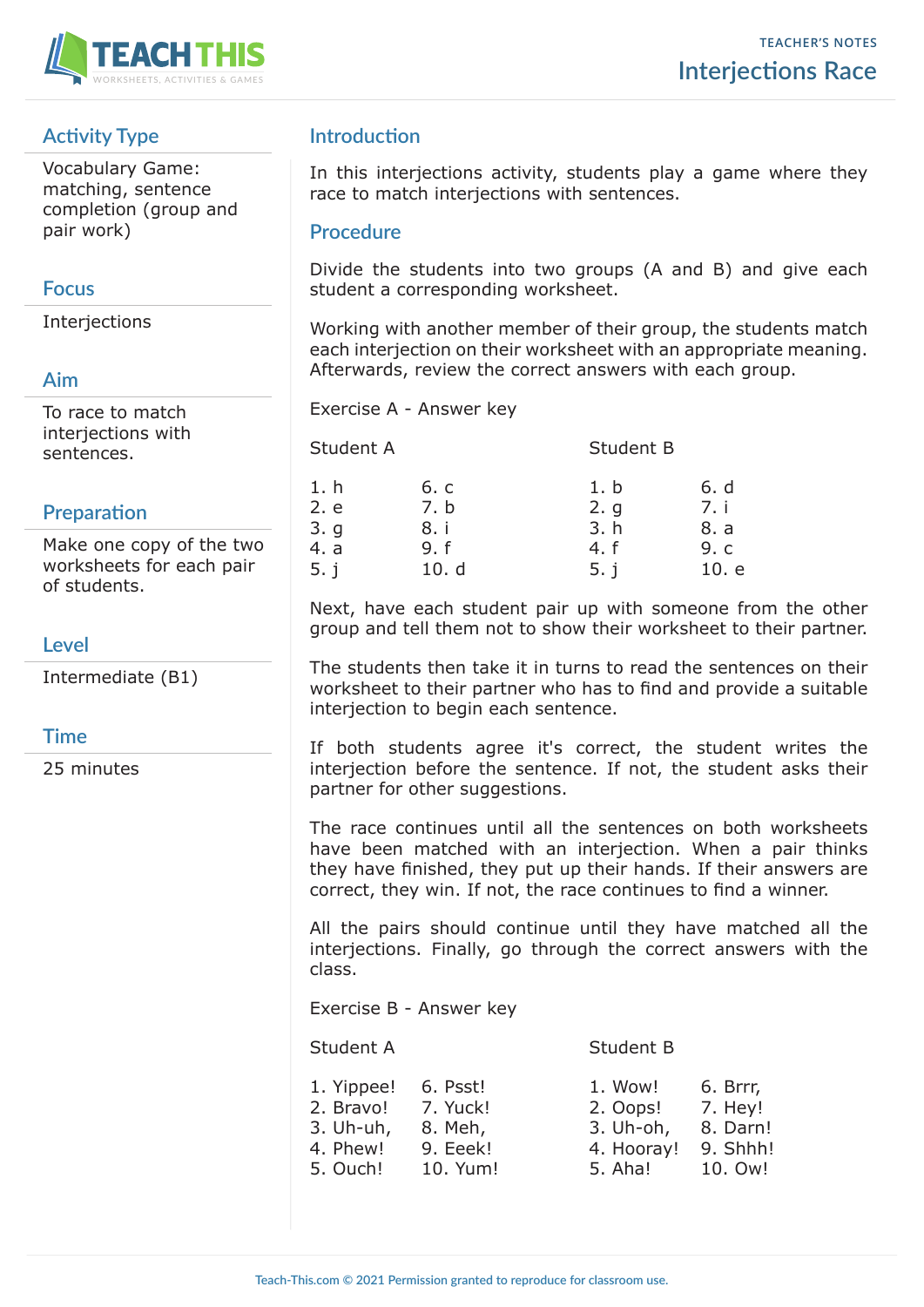

# **Student A**

## **A. Match each interjection with an appropriate meaning.**

| 1. Darn!   | a. Now I understand.                   |
|------------|----------------------------------------|
| 2. Hooray! | b. I'm amazed.                         |
| 3. Uh-oh,  | c. I didn't mean to do that.           |
| 4. Aha!    | d. I want your attention.              |
| 5. Shhh!   | e. I'm delighted.                      |
| 6. Ooops!  | f. I'm in pain.                        |
| 7. Wow!    | g. I think something bad has happened. |
| 8. Brrr,   | h. I'm disappointed.                   |
| 9. Ow!     | i. I'm really cold.                    |
| 10. Hey!   | j. Be quiet.                           |

**B. Now, take it in turns to read the sentences below to your partner. Your partner has to find and provide a suitable interjection from their worksheet to begin each sentence. If you both agree it's correct, write it before the sentence. If not, ask for other suggestions. The first pair to finish wins.** 

| 1.  The exam has been cancelled.          | 2.  I'm so proud of you.                        |
|-------------------------------------------|-------------------------------------------------|
| 3.  I'm not going to do it.               | 4.  We made it just in time.                    |
| 5.  You just stepped on my toe.           | 6.  Are you awake?                              |
| 7.  That's revolting!                     | 8.  I'm not really bothered. You can<br>decide. |
| 9.  A mouse just ran across the<br>floor! | 10.  That pizza is making my<br>mouth water.    |